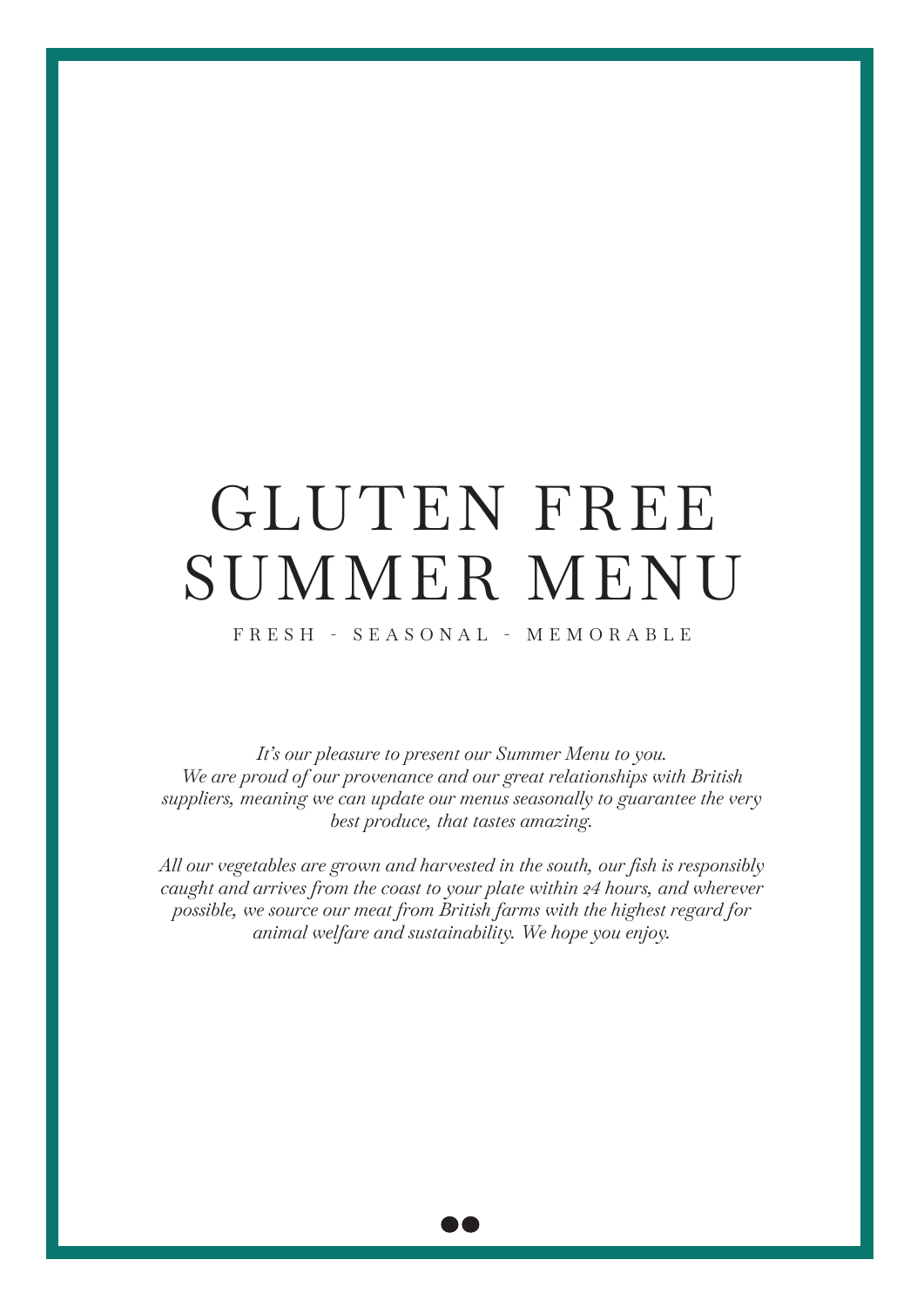| <i>Aperitifs</i>                                                                                               |       |
|----------------------------------------------------------------------------------------------------------------|-------|
| <b>Discarded Negroni</b><br>Tanqueray Gin, Sipello Surrey Hills, Discarded Cascara Vermouth, fresh orange peel | 10.30 |
| No-Groni<br>Seedlip Spice 94, Acorn Aromatic and Orange Bitters, fresh orange peel                             | 8.00  |
| Royal Elderflower<br>St Germain, Prosecco, fresh raspberry                                                     | 10.30 |
| <b>Sparkling Chambord</b><br>Chambord Liqueur, Prosecco, fresh raspberry                                       | 10.00 |

| While you wait |
|----------------|
|----------------|

| Bombay spiced pork scratchings                                                                                 | 3.75 | Botanical marinated nocellara olives (VE)                                                                      | 3.95 |
|----------------------------------------------------------------------------------------------------------------|------|----------------------------------------------------------------------------------------------------------------|------|
| "Bang-Bang" cauliflower (VE)<br>fermented Scotch bonnet, yuzu and sesame<br>mayo, coriander shoots, fresh mint | 5.50 | Pulled ham hock and Cornish Cheddar<br>croquettes<br>smoked bacon jam, summer truffle and<br>parmesan dressing | 7.50 |
|                                                                                                                |      |                                                                                                                |      |

| <i>Starters</i>                                                                                               |      |  |  |  |
|---------------------------------------------------------------------------------------------------------------|------|--|--|--|
| Homemade soup of the day<br>toasted gluten free bread, salted butter                                          | 6.95 |  |  |  |
| Heritage tomato and goats cheese salad (V)(**)<br>toasted gluten free bread, micro basil, herb oil            | 8.50 |  |  |  |
| Cornish crab cake<br>lobster cream sauce, poached St Ewe's egg, chervil hollandaise                           | 9.50 |  |  |  |
| Hoi sin glazed crispy duck and watermelon salad (")<br>Asian slaw, fermented red chilli, toasted sesame seeds | 8.95 |  |  |  |
| Signature prawn cocktail<br>lobster Marie Rose, romaine lettuce, shaved fennel, prawn and paprika crumb       | 9.75 |  |  |  |
| Chorizo Scotch egg<br>soft boiled St. Ewe's egg, spicy 'nduja ketchup, avocado, lime and basil purée          | 8.95 |  |  |  |

## *From the Grill*

|                                                                                                                                                                           |       | <i>From the Crill</i>                                                                                                                        |               |
|---------------------------------------------------------------------------------------------------------------------------------------------------------------------------|-------|----------------------------------------------------------------------------------------------------------------------------------------------|---------------|
| Grilled Barnsley lamb chop<br>rosemary and thyme salted beef fat chips,<br>herb crusted portobello mushroom, dressed<br>baby watercress, confit garlic and shallot butter | 22.95 | Grilled fillet of bream and tiger prawns<br>skin-on-fries, baby watercress, pickled red<br>onion, pomegranate chimichurri and fresh<br>lemon | 22.50         |
| 1002 Grass-fed British ribeye steak<br>rosemary and thyme salted triple-cooked<br>chips, herb crusted portobello mushroom,<br>beersamic dressed baby watercress, triple   | 29.95 | Prime British beef burger<br>signature house sauce, romaine lettuce,<br>'nduja ketchup, skin-on-fries<br>Add pulled smoked pork shoulder     | 16.50<br>4.00 |
| peppercorn sauce                                                                                                                                                          |       | Add Red Leicester cheese                                                                                                                     | 1.00          |
|                                                                                                                                                                           |       | Add smoked bacon jam                                                                                                                         | 1.00          |
|                                                                                                                                                                           |       | Upgrade to triple-cooked chips for £1                                                                                                        |               |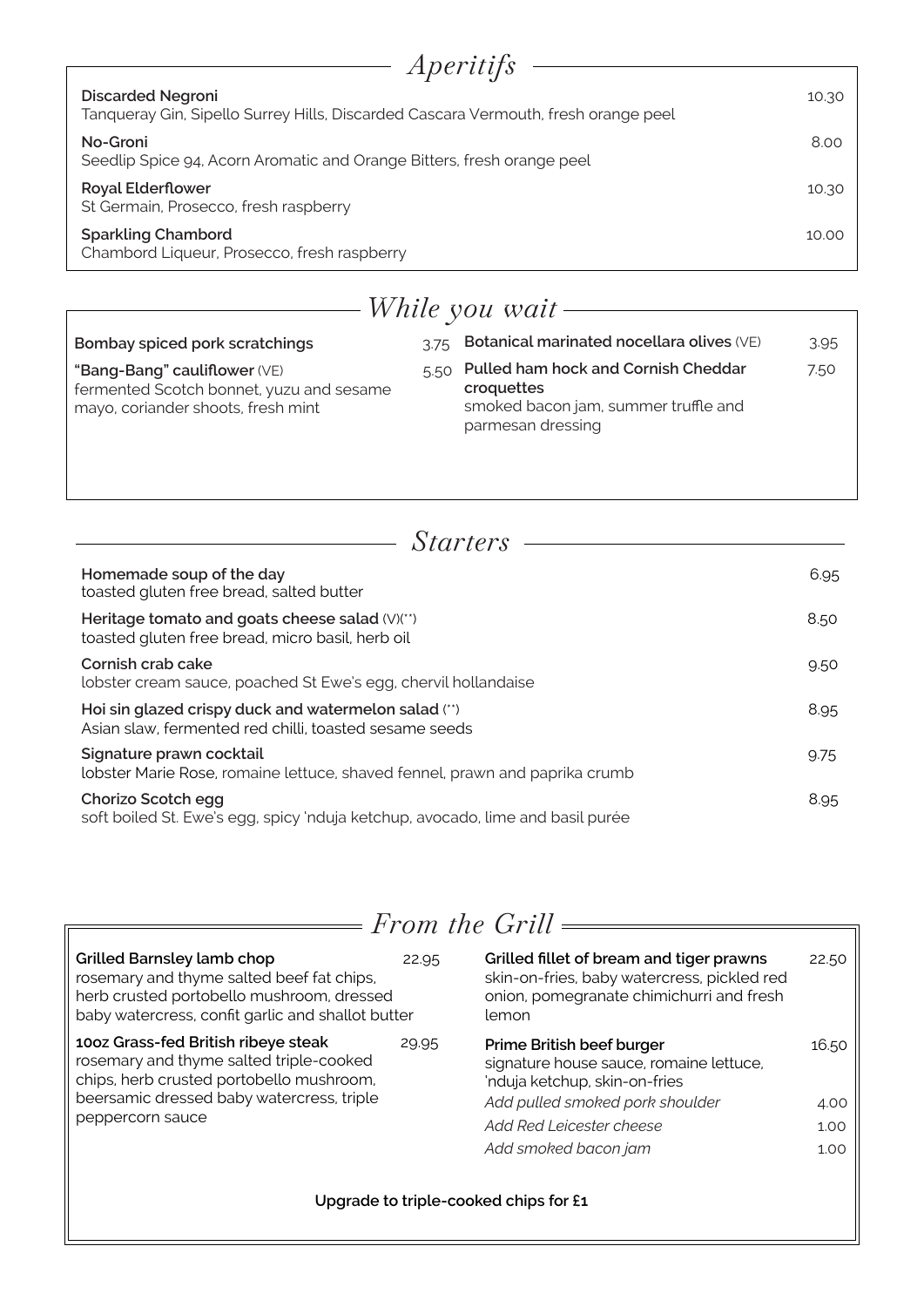| Mains                                                                                                                                                  |       |  |  |  |
|--------------------------------------------------------------------------------------------------------------------------------------------------------|-------|--|--|--|
| Signature chicken Caesar salad<br>fresh romaine lettuce, soft boiled St Ewe's egg, smoked anchovy and rosemary crumb, parmesan<br>and truffle dressing | 16.50 |  |  |  |
| Luxury fish pie<br>fresh haddock, scallops, tiger prawns, soft boiled St Ewe's egg, lobster cream sauce, summer salad                                  | 19.50 |  |  |  |
| Tamari glazed pork belly<br>wasabi mash, black sesame puree, pak choi, fermented red chilli, miso dressing                                             | 23.95 |  |  |  |
| 'Nduja chicken<br>grilled chicken breast, confit potatoes, bocconcini, fiery tomato, basil and mascarpone sauce                                        | 16.95 |  |  |  |
| Cornish Orchard battered fish and chips<br>crispy battered haddock, triple-cooked chunky chips, braised marrow-fat peas, tartare sauce                 | 16.95 |  |  |  |
| Goan spiced South Coast bream and tiger prawn curry (")<br>Brick Lane sweet potato dahl, coriander shoots                                              | 23.50 |  |  |  |
| Pea and mint risotto $(V)(''')$<br>chargrilled courgette, baked sunflower seeds, shaved Sussex Charmer, dressed rocket                                 | 14.95 |  |  |  |
| Add smoked pancetta lardons                                                                                                                            | 2.50  |  |  |  |

#### **Proper skin-on-fries** (VE) 3.75 rosemary and thyme sea salt **Proper triple-cooked chips** (VE) 4.50 rosemary and thyme sea salt Add truffled triple cheese sauce (V) 1.00 **Confit new potatoes** (\*\*) 4.50 smoked pancetta lardons, pickled red onion, baby watercress **Heritage tomato** (VE) 4.50 pickled red onion and basil **Pak choi** (VE) 4.50 fermented red chilli, miso and sesame dressing **Seasonal summer greens (V)** 4.50 charred hispi cabbage, grilled yellow courgette, peas, confit garlic, chive and shallot butter **Star anise and smoked beef fat** 3.50 **roasted carrots**  pomegranate chimichurri *Perfect Sides*

**Triple peppercorn sauce**  2.00 **Chicken and Madeira gravy**  1.50 **Confit garlic, chive and shallot butter** (V) 1.50 **Fermented Scotch bonnet, yuzu sesame mayo** (VE) 1.50 **Chervil hollandaise** (V) 2.00 **Pomegranate chimichurri** (VE) 1.50 *Sauces, Dips & Gravy*

## *Sandwiches*

#### **all served with skin-on-fries**

**Monday to Saturday (lunchtime only) EXCLUDING BANK HOLIDAYS** 

**Pulled pork bap** 14.95 smoked pork shoulder, crushed crackling, baby watercress, English mustard mayo, cider apple sauce

**Ultimate fish finger sandwich** (V) 13.95 battered haddock, tartare sauce, shredded romaine lettuce, 'nduja ketchup

**Heritage tomato and avocado open sandwich** (V)(\*\*)12.50 mozzarella, toasted gluten free bread, pickled red onion and basil